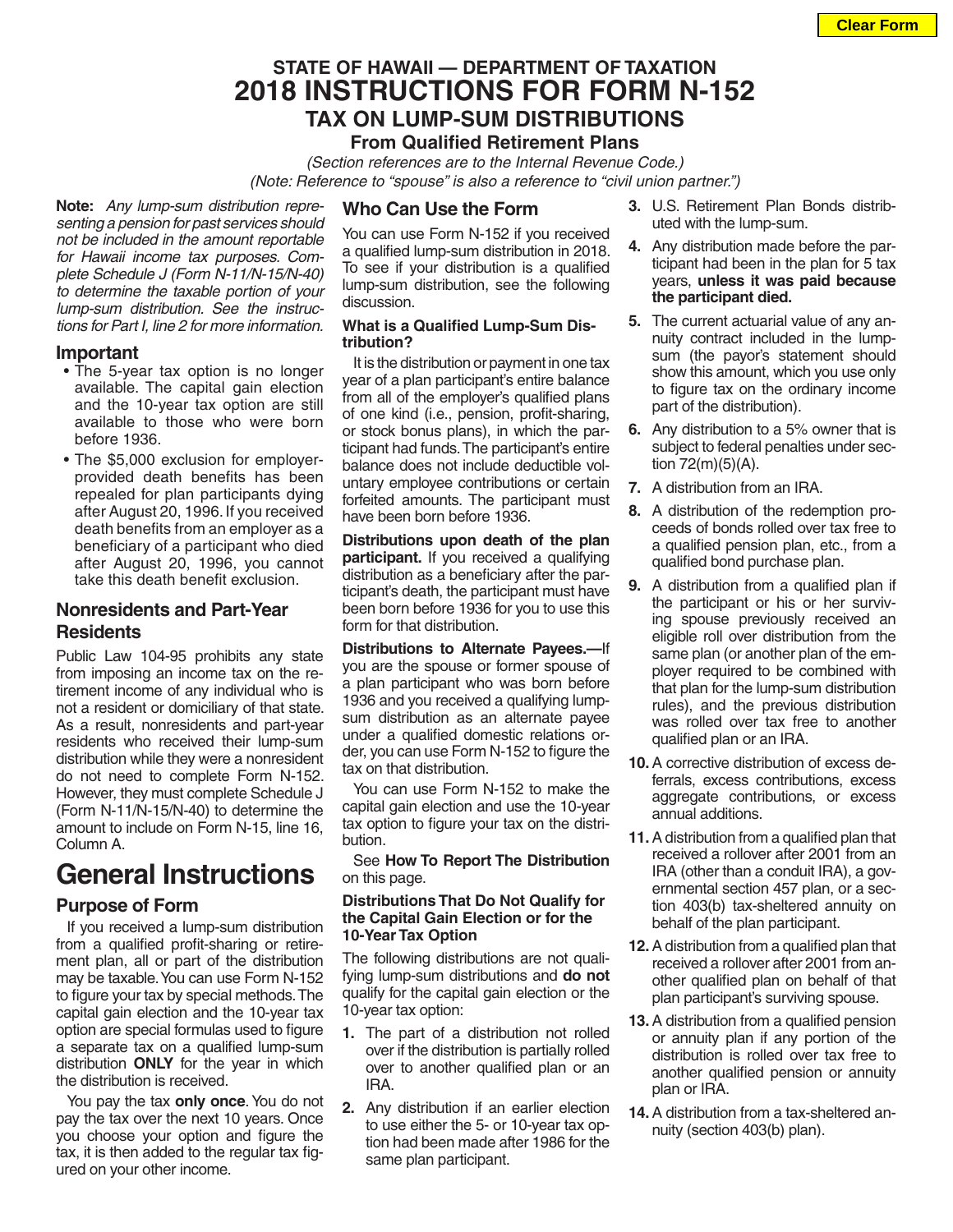# **How To Report the Distribution**

If you qualify to use Form N-152 attach it to Form N-11, N-15, or N-40 (estates or trusts). The payor should have given you a federal Form 1099-R, Distributions From Pensions, Annuities, Retirement or Profit–Sharing Plans, IRAs, Insurance Contracts, etc., or other statement that shows the amounts to use in completing the form. The following choices are available to you:

- **1. Capital Gain Election.** If the plan participant was born before 1936, and there is an amount shown on Form 1099-R, Box 3 (capital gain), you can use Part II of this form to make the capital gain election. When you complete Part II, you are electing to report the capital gain portion as a long-term capital gain. See **Capital Gain Election** on this page and Part II, line 9, instructions on page 3 for details.
- **2. 10-Year Tax Option.** If the plan participant was born before 1936, you can use Part III to figure your tax on the lump-sum distribution. You can use this option whether or not you make the capital gain election described on this page.

**Where to Report. —** Depending on which parts of Form N-152 you choose to use, report amounts from your 1099- R either directly on your tax return (Form N-15 or Form N-40) or on Form N-152. (*Note: Form N-11 filers, see* **Instructions for Form N-11 Filers** *on this page).*

- If you choose **not** to use **any** part of Form N-152, report the taxable portion of the distribution from Schedule J (Form N-11/N-15/N-40), line 22 on Form N-15, line 16, Column A; or Form N-40, line 8.
- If you choose **not** to use Part III of Form N-152, but you do use Part II to make the capital gain election, report only the taxable ordinary income part of the distribution on Form N-15, line 16, Column A; or on Form N-40, line 8. The taxable ordinary income portion of the distribution is determined by subtracting the taxable capital gain portion from the total taxable distribution.
- If you choose to use Part III of Form N-152, do not include on Form N-15, line 16, Column A; or on Form N-40, line 8, the taxable ordinary income amount you use in the tax computation on this form.

In addition, if you make the capital gain election (Form N-152, Part II), do not include the capital gain amount from Form

1099-R, Box 3, or from Form N-152, line 11, on Form N-15, line 16, Column A; or Form N-40, line 8.

The entries in other boxes on Form 1099-R may also apply in completing Form N-152:

- Box 6, Net Unrealized Appreciation (NUA). See page 3 for details on how to treat this amount.
- Box 8, other, current actuarial value of an annuity.

If applicable, get the amount of federal estate tax paid attributable to the taxable part of the lump-sum distribution from the administrator of the deceased's estate.

For more details, see federal Publication 575.

### **Instructions for Form N-11 Filers**

- If you choose **not** to use **any** part of Form N-152, complete Schedule J (Form N-11/N-15/N-40) through line 24.
- If you choose not to use Part III of Form N-152, but you do use Part II to make the capital gain election, enter the taxable ordinary income portion on line B of the **Form N-11 Filers Worksheet** on page 4. The taxable ordinary income portion of the distribution is determined by subtracting the taxable capital gain portion from the total taxable distribution.
- If you choose to use Part III of Form N-152, **do not** enter the taxable ordinary income amount you use in the tax computation on this form on the **Form N-11 Filers Worksheet**.
- If you make the capital gain election (Form N-152, Part II), enter the capital gain amount from Form N-152, line 11, on line A of the **Form N-11 Filers Worksheet**.

## **How Often You Can Use Form N-152**

**After 1986, you may use Form N-152 only once** for each plan participant. If you receive more than one lump-sum distribution for the same plan participant in one tax year, you must treat all those distributions the same way. Combine them on a single Form N-152.

If you make an election as a beneficiary of a deceased participant, it does not affect any election you can make for qualifying lump-sum distributions from your own plan. You can also make an election as the beneficiary for more than one qualifying person.

**Example:** Your mother and father died and each was born before 1936. Each had a qualifying plan for which you are the beneficiary. You also received a qualifying lump-sum distribution from your own plan and you were born before 1936. You may make an election for each of the distributions; one for yourself, one as the beneficiary of your father, and one as the beneficiary of your mother. It does not matter if the distributions all occur in the same year or in different years. File a separate Form N-152 for each participant's distribution(s).

**Note:** *An election on Form N-152, or Form N-162 for distributions received before 1987, while you were under age 59-1/2, does not preclude any election you can make for distributions received after 1986.*

# **When You Can File Form N-152**

You can file Form N-152 with either an original or an amended return. For an amended return, you generally must file within 3 years after the date the original return was filed or within 2 years after the date the tax was paid, whichever is later, to use any part of Form N-152.

## **Capital Gain Election**

If the plan participant was born before 1936 and the distribution includes a capital gain, you can either (1) make the capital gain election in Part II, or (2) treat the capital gain as ordinary income.

Only the taxable amount of distributions resulting from pre-1974 participation qualifies for capital gain treatment. The capital gain amount should be shown on Form 1099-R, Box 3 (capital gain). If there is an amount on Form 1099-R, Box 6 (net unrealized appreciation), part of it may also qualify for capital gain treatment. Use the NUA Worksheet on page 3 to figure the taxable capital gain part of NUA if you make the election to include NUA in your taxable income.

You may report the ordinary income portion of the distribution on Form N-15, line 16, Column A; or Form N-40, line 8; or you may elect to figure the tax using the 10-year tax option. The ordinary income portion is the amount from Form 1099-R, Box 2a, minus the amount from Box 3 of that form.

**Net Unrealized Appreciation (NUA).** — Normally, NUA in employer securities received as part of a lump-sum distribution is not taxable until the securities are sold. However, you can elect to include NUA in taxable income in the year received.

The total amount to report as NUA should be shown in Form 1099-R, Box 6. Part of the amount in Box 6 will qualify for capital gain treatment if there is an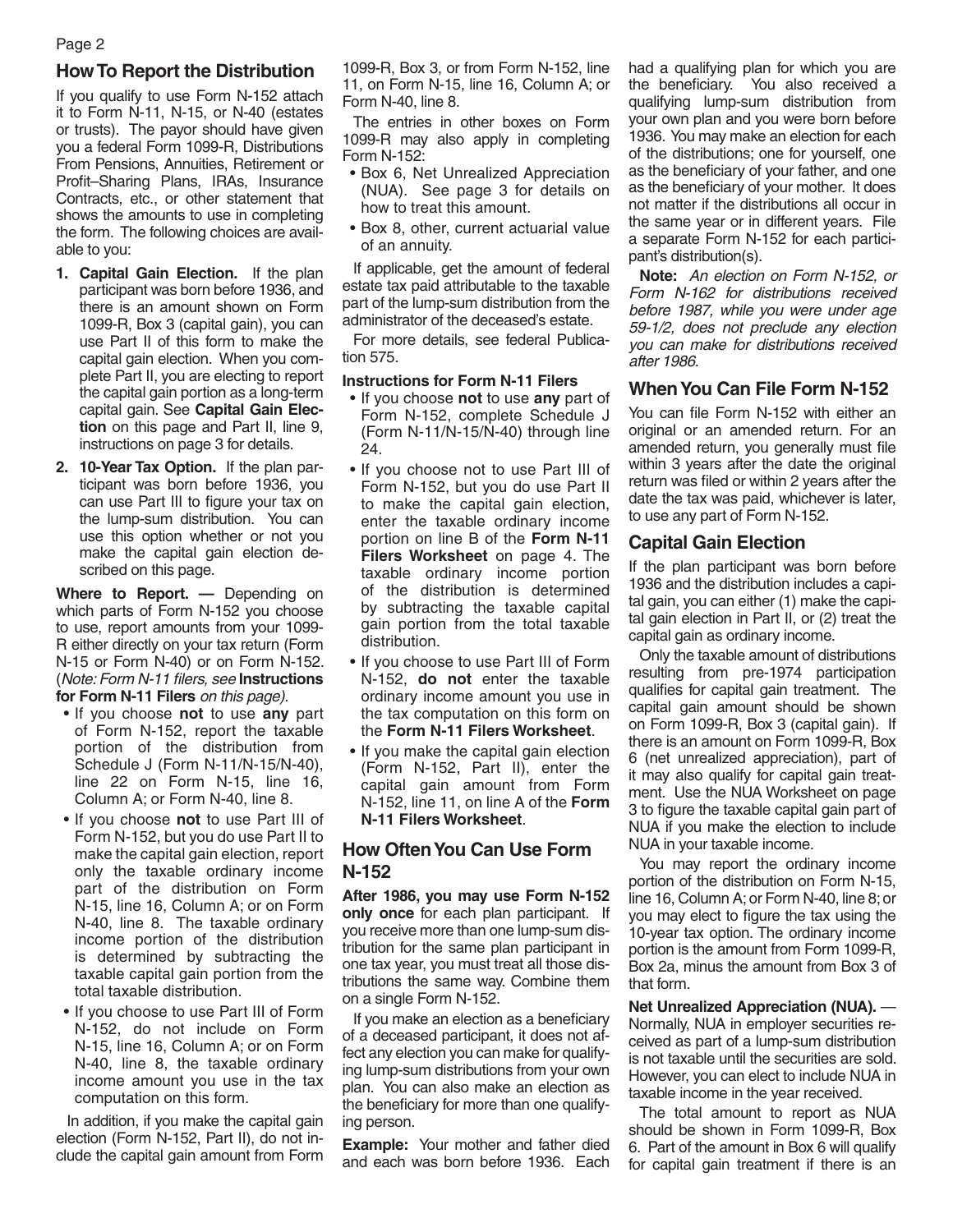amount in Form 1099-R, Box 3, and you elect to include the NUA in current income.

To figure the total taxable amount subject to capital gain treatment including the NUA, complete the NUA Worksheet on page 3.

See the **Specific Instructions** for more information on line entries.

# **Specific Instructions**

**Name of Recipient of Distribution and Identifying Number. —** At the top of Form N-152, fill in the name and identifying number of the recipient of the distribution.

If you received more than one qualifying distribution in 2018 for the same plan participant, add them and figure the tax on the total amount. If you received qualified distributions in 2018 for more than one participant, file a separate Form N-152 for the distributions of each participant.

If you and your spouse are filing a joint return and each has received a lump-sum distribution, complete and file a separate Form N-152 for each spouse's election, and combine the tax on Form N-11, line 27; or Form N-15, line 44.

If you are filing for a trust that shared the distribution only with other trusts, figure the tax on the total lump-sum first. The trusts then share the tax in the same proportion that they shared the distribution.

If the distribution is made to more than one beneficiary, follow the instructions under **Multiple Recipients of a Lump-Sum Distribution** on page 4.

#### **Part I**

**Line 2.—** Income received as a pension for past services is not subject to Hawaii income tax. Only that portion of a retirement or profit-sharing plan that is received because of your retirement or the death of the employee and is paid for by the employer is considered a pension for this purpose. If you did not contribute to the cost of the plan, i.e., your employer paid the entire cost, check "Yes" on line 2. No part of the distribution is subject to Hawaii income tax. Do not complete the rest of the form. If you paid part of the cost of the plan and your employer paid part of the cost, that portion considered to have been paid by your employer is a pension. The portion that you are considered to have paid is not a pension and is subject to Hawaii income tax. If you paid part of the cost of your plan, check "No" on line 2. You will need to complete Schedule J (Form N-11/N-15/N-40) to determine the taxable portion of your distribution.

**Complete Schedule J (Form N-11/N-15/N-40)** If you qualify to use this form, you will need to complete Schedule J to determine the taxable portion of your distribution. If you elect to include NUA in taxable income, include the amount from Box 6 of federal Form 1099-R in the amount on Schedule J (Form N-11/N-15/N-40), line 1.

### **Part II**

See **Capital Gain Election** on page 2 before completing Part II.

**Line 9. —** Leave this line blank if your distribution does not include a capital gain amount, **or** you do not make the capital gain election. Go to Part III.

To **make** the capital gain election, enter on line 9 the entire capital gain amount from Form 1099-R, Box 3. However, if you elect to include NUA in your taxable income, enter on line 9 the amount from line G of the NUA Worksheet on this page instead of the amount from Form 1099- R, Box 3. On the dotted line to the left of the entry space for line 9, write "NUA" and the amount from line E of the NUA Worksheet.

To **make** the capital gain election when you **are taking a death benefit exclusion** (for a participant who died before August 21, 1996), figure the amount to enter on line 11 using the **Death Benefit Worksheet** on this page.

The remaining allowable death benefit exclusion should be entered on line 16 if you choose the 10-year tax option.

**If any federal estate tax was paid on the lump-sum distribution,** you must decrease the capital gain amount by the amount of estate tax applicable to it. To figure the amount, multiply the total federal estate tax paid on the lump-sum distribution by the decimal amount from line E of the Death Benefit Worksheet. The result is the portion of the federal estate tax applicable to the capital gain amount. Subtract that amount from the capital gain amount from line H of the Death Benefit Worksheet, and enter the result on line 11. If you elected to include NUA in taxable income, subtract the portion of federal estate tax applicable to the capital gain amount from the amount on line G of the NUA Worksheet. Enter the result on line 11. Enter the remainder of the federal estate tax on line 26.

**Note:** *If you take the death benefit exclusion AND federal estate tax was paid on the capital gain amount, the capital gain amount must be reduced by both proce-*

# **NUA Worksheet** (keep for your records)

#### *Do not complete if you do not make a capital gain election*

| <b>C.</b> Divide line A by line B and enter the result as a decimal (rounded                                                                                                                                                |
|-----------------------------------------------------------------------------------------------------------------------------------------------------------------------------------------------------------------------------|
|                                                                                                                                                                                                                             |
| <b>E.</b> Multiply line C by line D and enter the result (NUA subject to                                                                                                                                                    |
| <b>F.</b> Subtract line E from line D (NUA that is ordinary income) <b>F.</b>                                                                                                                                               |
| <b>G.</b> Add lines A and E (total part of distribution that can receive capital<br>gain treatment). Enter the total here and on Form N-152, Part II,<br>On the dotted line next to line 9, write "NUA" and the amount from |
| line E above.                                                                                                                                                                                                               |

#### **Death Benefit Worksheet** (keep for your records)

| A. Enter the capital gain amount from Form 1099-R, Box 3. If you<br>elected to include NUA in taxable income, enter the amount from |  |
|-------------------------------------------------------------------------------------------------------------------------------------|--|
|                                                                                                                                     |  |
|                                                                                                                                     |  |
|                                                                                                                                     |  |
| <b>E.</b> Divide line C by line D and enter the result as a decimal (rounded                                                        |  |
|                                                                                                                                     |  |
|                                                                                                                                     |  |
| <b>H.</b> Subtract line G from line C. Enter the result here and on Form                                                            |  |

N-152, Part II, line 11. Write "DBE" in the amount space for line 9. **H.** 

\* Applies only for participants who died before August 21, 1996. If there are multiple recipients of the distribution, the \$5,000 maximum death benefit exclusion must be allocated among the recipients in the same proportion that they share the distribution.